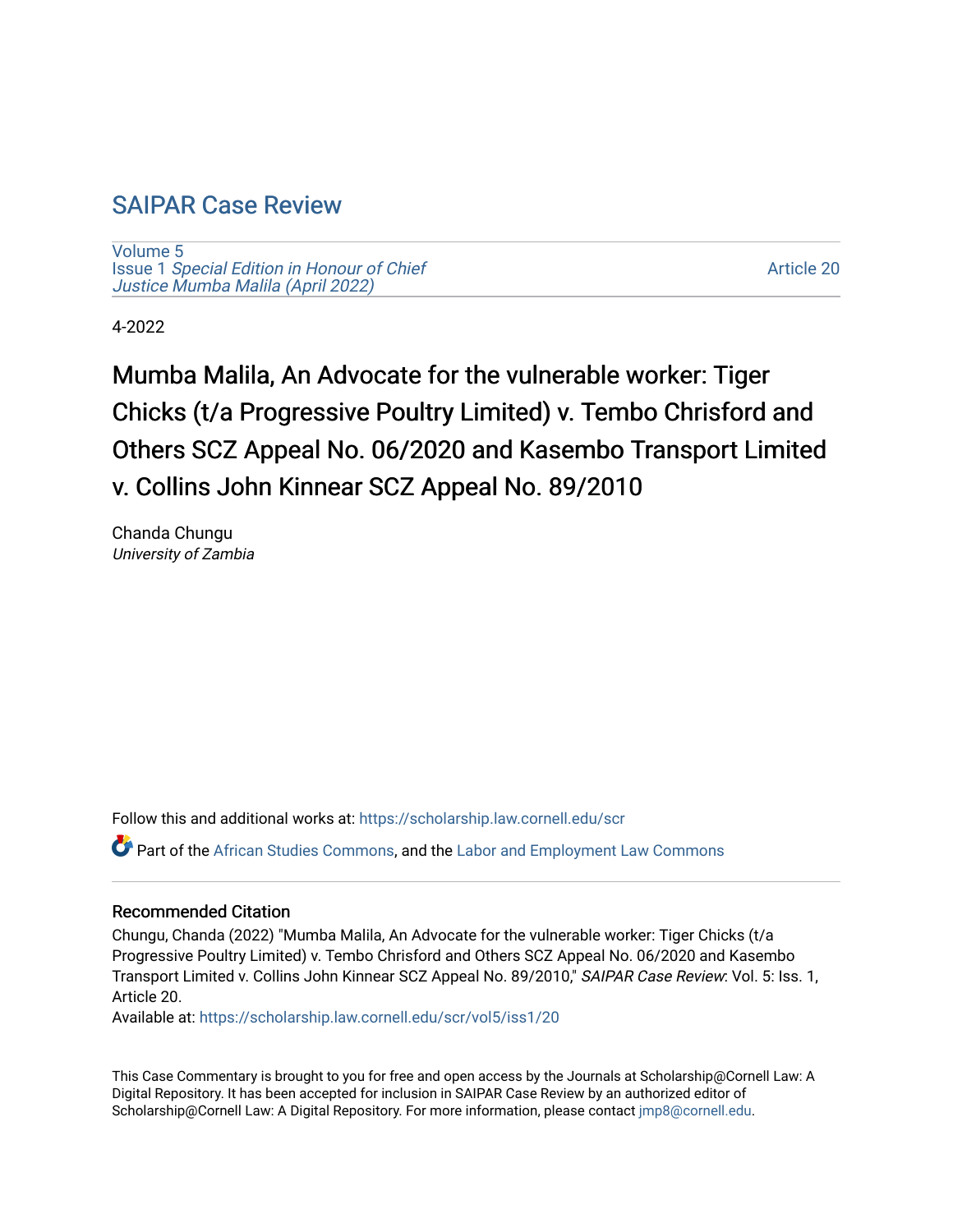### *Mumba Malila, An Advocate for the vulnerable worker: Tiger Chicks (t/a Progressive Poultry Limited) v. Tembo Chrisford and Others SCZ Appeal No. 06/2020 and Kasembo Transport Limited v. Collins John Kinnear SCZ Appeal No. 89/2010 Chanda Chungu[5](#page-1-0)*

## **Facts**

Basic conditions of employment refer to minimum conditions of employment that an employer must provide for employees. The law in Zambia has set minimum standards and basic conditions of employment for workers in the Employment Code Act. In addition to the Employment Code Act, specific groups of vulnerable workers have Ministerial Orders in the form of statutory instruments that provide specific basic conditions of employment. These statutory instruments, namely the General Order, Shop Workers Order, Domestic Workers Order and Truck and Bus Drivers Orders provide for the minimum wage and basic conditions of employment for specified, vulnerable workers and together with the Employment Code Act which applies to the majority of employees in Zambia, are the law that provide conditions of employment.

The two cases involved an interpretation of the General Order and their applicability to various groups of employees. This Order is designed for the most vulnerable employees such as general workers, office clerks, cleaners, receptionists and typists, shop workers and domestic employees. In essence, these sought to determine which employees are covered by the Orders and whether they are entitled to benefits under the said Orders.

The Supreme Court in *Kasembo Transport Limited v. Collins John Kinnear* dealt with an employee who was employed as a bookkeeper but enjoyed conditions that were comparably superior to those enjoyed by many employees that carried a similar job title or description. The issue was whether his retirement benefits could be calculated in terms of the General Order.

In *Tiger Chicks*, the Supreme Court was tasked with determining whether employees categorised as a hatchery attendant, poultryman and woman or vaccinator, qualified as employees covered by the General Order and thus entitled to benefit from the minimum conditions of employment provided.

### **Holding**

It is worth noting that whereas the General Order identified a group of employees to whom it applies, the statutory instrument does not apply to any group of employees who work for the government, have better terms and conditions in their own contract, or are management employees. In *Kasembo Transport*, there was a misconception that because he earned far more than the minimum wage, his contract had better terms and conditions and that he was in management and such excluded from benefitting

The holding in *Kasembo Transport* was that an employee is entitled to receive all benefits in terms of the General Order if he qualifies as one of the employees identified in the Order. This is the case notwithstanding the fact that he earns far more than the minimum wage provided for in the statutory instrument. The idea of the Order is that he must benefit from all the benefits and entitlements under the Order. In other words, his entire contract must embody and have better terms for the Order to not apply. If it only has better terms with respect to some aspects

<span id="page-1-0"></span><sup>5</sup> LLB (Cape Town), LLM (Cape Town), MSc (Oxford), lecturer in law at the University of Zambia.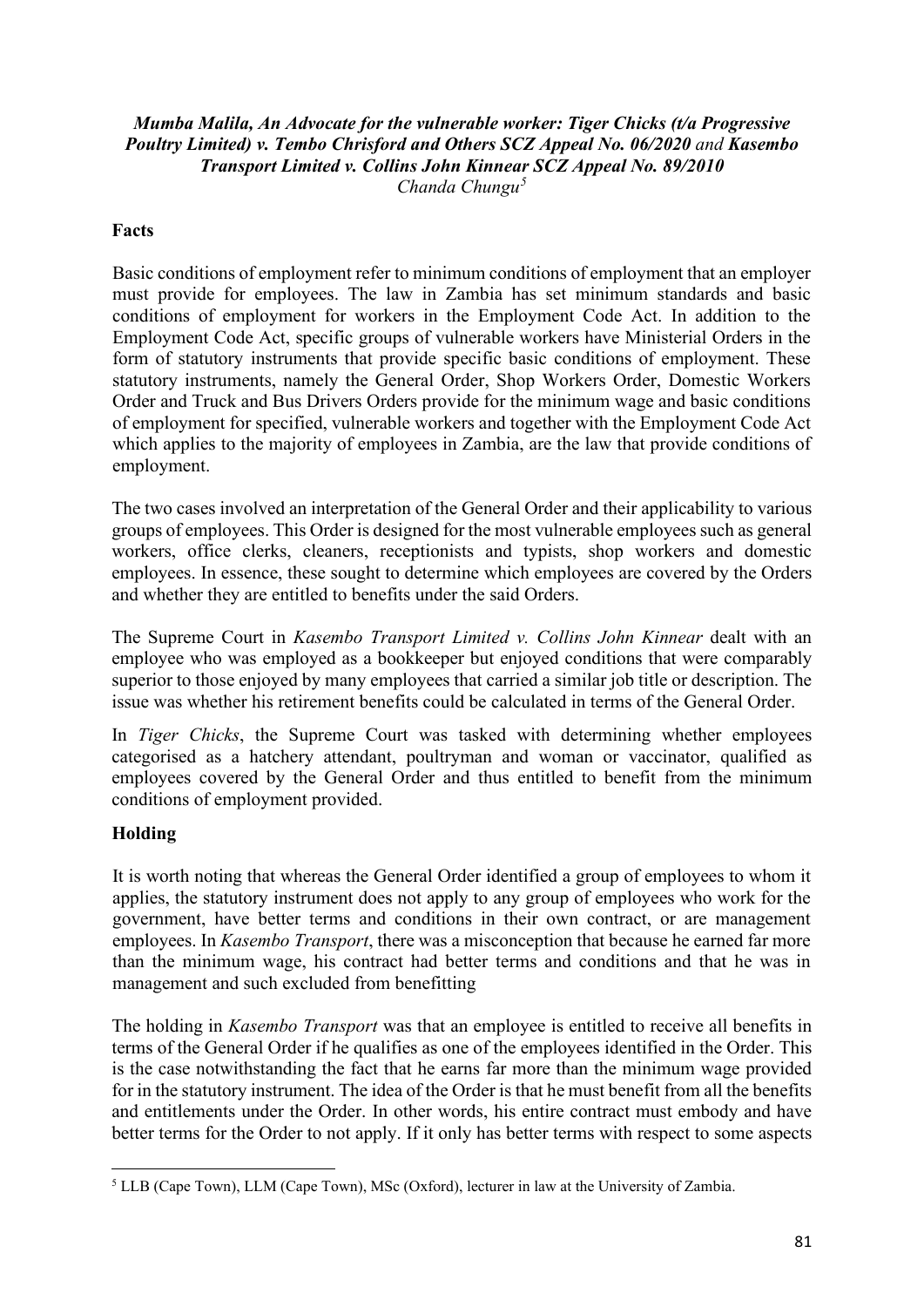of employment and not others, an employee can rely on the Order to the extent that his contract has less favourable or non-existent terms on a particular subject.

In both *Tiger Chicks* and *Kasembo Transport*, the Supreme Court held that in such circumstances, it is imperative to examine the employee's job description to properly ascertain his job description and designation.

In *Kasembo Transport* after examining the job description and peculiar circumstances of the case, the court concluded that the bookkeeper, despite enjoying superior conditions of service fitted into the category of qualified clerks and was thus entitled to have his benefits calculated in terms of the General Order as it applied to him. In *Tiger Chicks*, on the other hand, the employees employed hatchery attendant, poultry persons or vaccinators did not qualify under any category of workers identified under the General Order and such could not benefit from them.

# **Significance**

Prior to the decision in *Tiger Chicks*, the Supreme Court in *Jennifer Nawa v Standard Chartered Bank Zambia Plc*, [6](#page-2-0) Mambilima DCJ (as she was then), delivering the judgment of the Supreme Court stated that:

> the group of workers envisaged under the Act are those for whom there is no adequate provision regulating their wages and conditions of employment. These are the 'protected workers' referred to in Section 2 of cap  $276^7$  $276^7$  $276^7$ , and they are the ones 'to whom a statutory order made under this Act applies.' This law was meant to protect such workers because they are prone to being exploited by their employers. For those who are represented by a trade union, Section 3(1) has categorically provided that "…no such order can be made before consulting such trade union." …The appellant had a clearly defined salary and conditions of service. She could not therefore be a 'protected worker' within the meaning of the Act, and she could not be said to have belonged to a 'group of workers' to whom orders passed under Section 3(2) of cap 276, would apply.

The *Jennifer Nawa* case underscored the fact that the Ministerial Orders made in terms of the Minimum Wages and Conditions of Employment Act do not apply to every employee in Zambia. The Court was at pains to emphasise the fact that the group of workers envisaged under the Act are those for whom there is no adequate provision regulating their wages and conditions of employment and are generally more vulnerable and need protection.

The Supreme Court's decision in *Tiger Chicks* in a landmark judgment had the opportunity to give further context and clarity to the decision in *Jennifer Nawa* on the applicability of these statutory instruments. In this case, the Supreme Court dealt with employees who were employed in various capacities ranging from either hatchery attendant, poultry persons or vaccinators. The employees were summarily dismissed for participation in illegal strike action and sued the employer claiming the payment of housing, lunch and transport allowances in terms of the General Order. The Supreme Court in a judgment delivered by Malila JS (as he was then) held that: -

<span id="page-2-0"></span><sup>6</sup> SCZ Judgment No 1 of 2011.

<span id="page-2-1"></span><sup>7</sup> Minimum Wages and Conditions of Employment Act.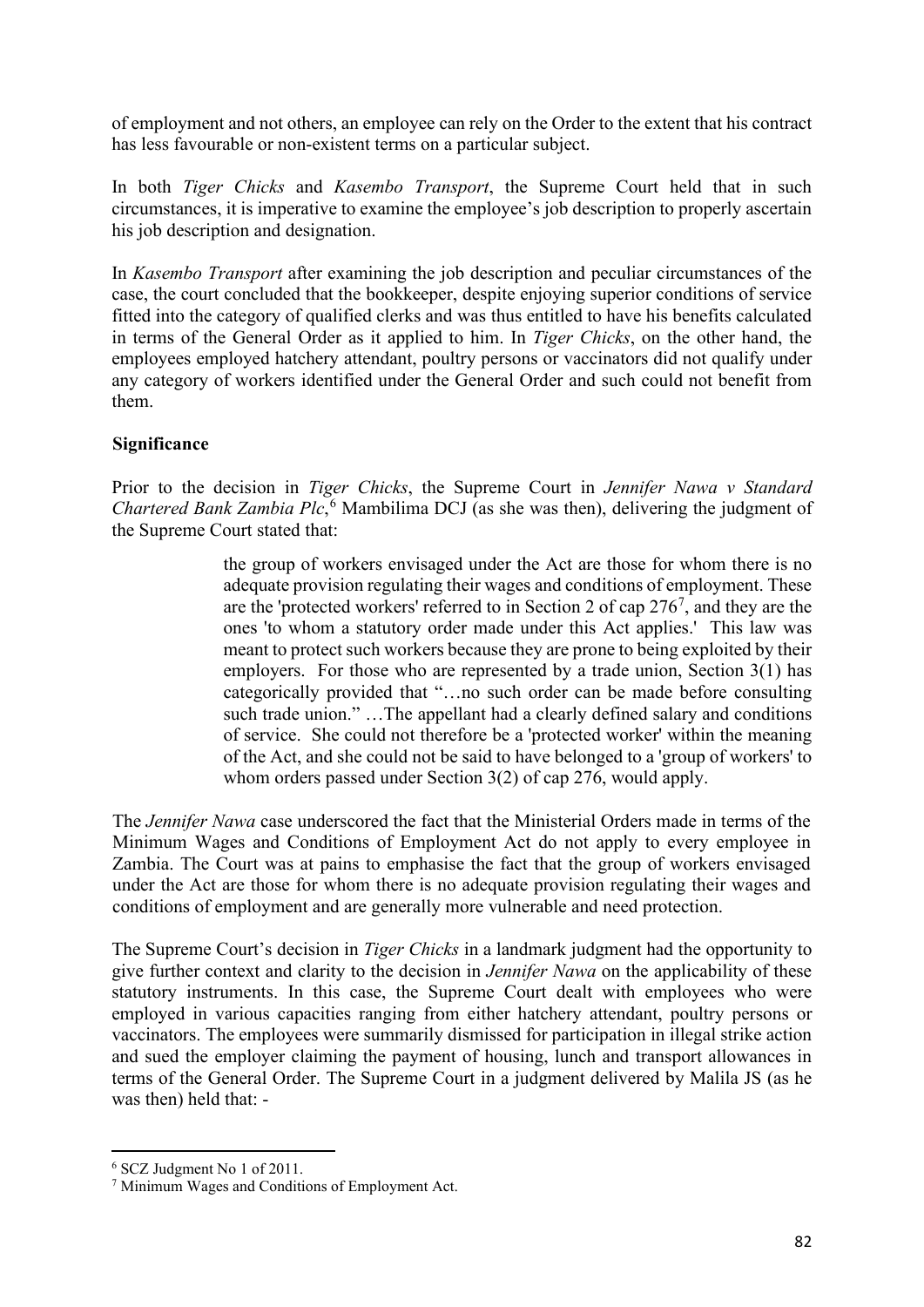Our view that parties to employment contract are still generally entitled to exercise their freedom to determine their own terms and conditions of employment. Where, however, an employee falls within the protected categories, then that freedom to contract is circumscribed to the extent that the conditions to be agreed upon should not be less favourable than the minimum prescribed in the order made pursuant to the Act. The logic of what we are saying is that if an employee is not in the protected category, he cannot use the Act or the Order to introduce additional incentives not agreed upon.

In a powerful statement from the Supreme Court, this decision is resounding in that it confirms that only where an employee is identified and expressly covered by the Order made by way of statutory instrument will they apply to them. The Supreme Court in confirming the decision of Jennifer Nawa confirmed that the statutory instruments or Ministerial Orders do not apply to all workers but only apply to the groups of employees identified by the Minister and expressly covered.

An employee is only entitled to rely on the Orders if they fall into one of the protected workers. Where an employee is protected, an employer must endure that the terms and conditions of service are not less favourable than what is provided in the Order. However, if the employee is not covered, they cannot rely on the Order and their terms and conditions will be governed by freedom of contract to the extent that the Employment Code Act or any other law provides better terms and conditions.

The Supreme Court did state that it is possible for an employee's work designation or job description to be re-categorised into one of the identified categories in the Ministerial Orders – however this must be done with caution and only for good cause, after a careful examination of the circumstances of the case. For example, in *Kenny Sililo*, the employee who was designated as an account was redesignated as a qualified for good reason based on his duties and hob description and could thus benefit from the package prescribed under the General Order.

However, in this case, the Supreme Court stated that the employees could not be redesignated to fall within the ambit of the Orders. Malila JS (as he was then) guided that:

It is beyond debate that hatchery men, poultrymen and vaccinators are not mentioned in any of the four categories of the Schedule to the General Order. This much is factual and it is uncontroverted. For the Act to apply to them, there ought to be a basis for bringing them into one or another of the job categories mentioned in the Act. In other words, notwithstanding their work designations, which do not answer to any of the categorised positions, it is possible for good cause,as happened in Kenny Sililo v. Mend A Bath, and in Kasembo Transport v. Kinnear for non-categorised employees to be recategorised into one or another of the identified categories.

Therefore, as they did not fall within the ambit of workers covered by the General Order, they could not claim the allowances. Therefore, the courts will critically examine whether an employee is covered by the Ministerial Orders or redesignate them based on their job description and the facts and circumstances of the case. Only where the court is satisfied that the employee falls within the categories of workers envisaged under the Ministerial Orders will they be entitled to the benefits under them.

The *Tiger Chicks* decision that brilliantly supplemented the previous decision in *Jennifer Nawa*, by clarifying that these Orders enacted by statutory instrument such as the General Order